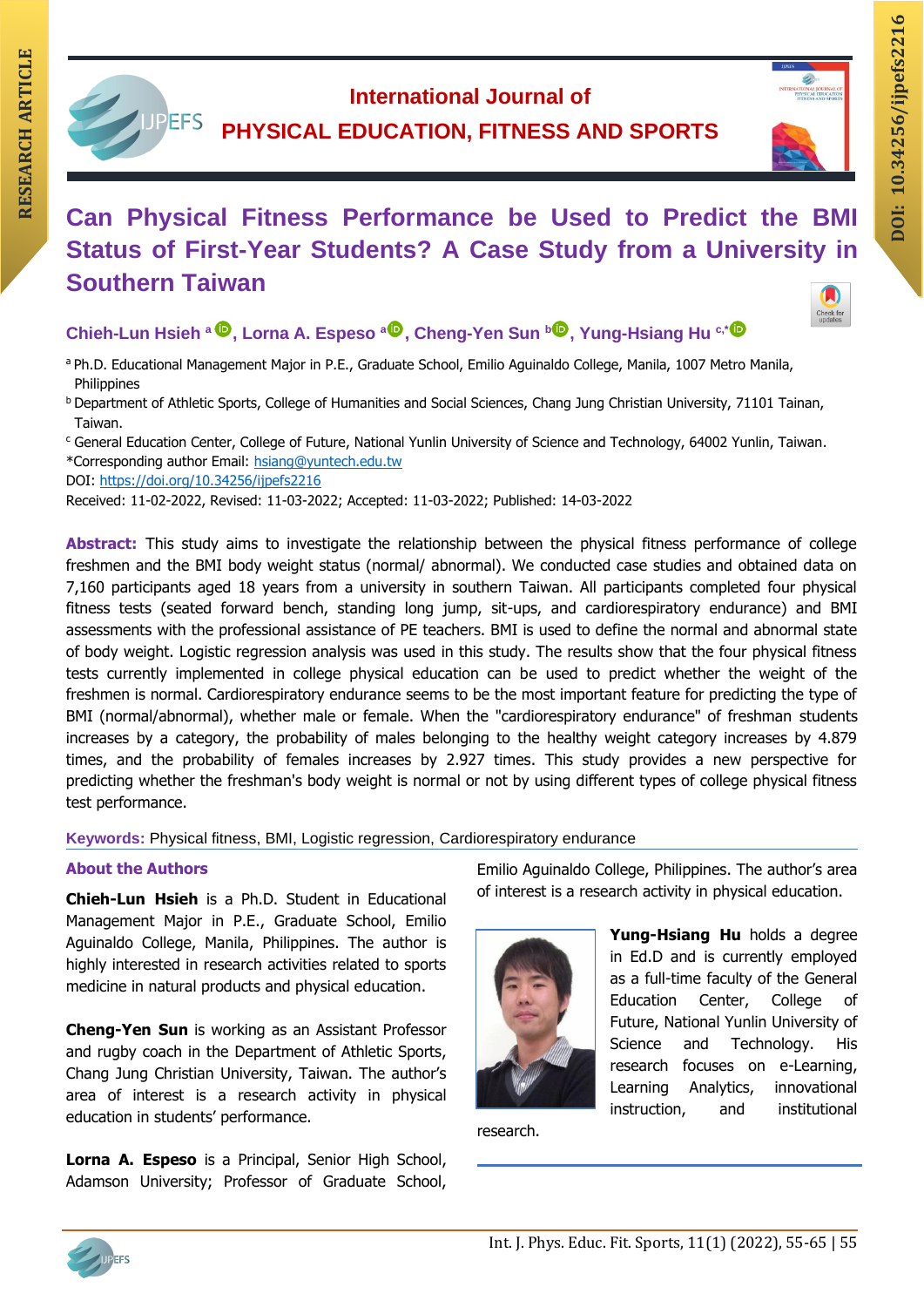#### **1. Introduction**

Physical education in higher education is to help students develop good exercise habits and improve their health and physical fitness. Many studies point out that physical activity is negatively related to many diseases, such as obesity, depression, coronary artery disease, cancer and diabetes [1-6]. Physical fitness has been regarded as one of the indicators that can predict health [7-8]. Observing physical fitness can also be used to indicate whether a person has developed exercise habits [9]. Today, physical fitness has aroused widespread concern and has been confirmed to be positively correlated with body weight [10]. Based on this good scientific evidence, not only the PE teachers are encouraged, but also a new window is opened for the application of physical fitness testing. In Taiwan, institutions at all levels have also followed the "National Physical Fitness Act" to measure students' physical fitness from the fourth grade of elementary school to the first grade of the university since 2000. This leads the university's PE teachers to focus on improving students' explosive power, muscular endurance, flexibility, and cardiorespiratory endurance, to improve students' physical fitness when designing teaching activities. Whether students can maintain good physical fitness and healthy weight has gradually become one of the indicators for teachers to self-review the effectiveness of teaching. However, recent studies have found that college students' physical activities significantly decreased [11]. In addition, the rapidly rising prevalence rate due to obesity has also been raised as a warning [12]. This means that PE teachers should effectively solve the continuous decrease in students' physical activity and pay attention to the deterioration of students' physical fitness and the constant increase in weight. Evidence shows that the degree of overweight is negatively correlated with the individual's physical fitness level [13-14]. When students are in poor physical fitness, their body composition may also have problems. Previous studies have explored how students' overweight or obesity affects their physical fitness performance, including reducing muscular endurance [15-17], cardiorespiratory endurance [18], flexibility [19], muscular strength/explosive power [10, 20-23]. However, to our knowledge, no studies have considered whether the physical fitness of college students can be used as a characteristic variable for predicting overweight. This may make it possible for students and physical education teachers to neglect the performance and application value of physical fitness. If PE teachers can predict whether students are

overweight based on physical fitness, then teachers can make individualized physical activity plans based on it. In this way, teachers have a higher chance to guide students to increase their participation in sports activities. Today, the Body Mass Index (BMI) is a widely accepted and simple indicator for overweight. BMI has a significant relationship with physical fitness [24]. The present research provides a new perspective by using different types of physical fitness performance to predict BMI status (normal/ abnormal).

In this research, a binary logistic regression prediction model is created. The reason why the logistic regression method is chosen in this study is that many studies have pointed out that its effect is no less than other advanced machine learning method. [25-26] By using a dataset of observed physical fitness of a person based on their muscular endurance, cardiorespiratory endurance, flexibility, and muscular strength/explosive power, a prediction model is created to classify whether a college student is a normal or abnormal category. We conducted a case study to examine the university's physical fitness database and determine whether physical fitness can be used as a predictor of whether the BMI of college students is normal weight or not to provide information for more effective teaching and intervention measures in PE courses.

#### **2. Materials and Methods 2.1. Data collection**

The data in this study are collected from the physical fitness database of 7,160 students from a university in southern Taiwan during the 2017~2020 academic year. What we collect is the measurement data of students in their first grade. BMI was recorded six months after the physical fitness test was administered. Trained physical education teachers took all the measures.

The explanatory variables considered in this study included variables seated forward bench (flexibility), standing long jump (muscular strength), sit-ups (muscular endurance), and cardiorespiratory endurance. In this research, the dependent variable was BMI type, classified between normal (health weight) and abnormal (overweight and obese individuals). Due to the limited number of obese students, overweight and obese data were pooled for the analysis (n=568) in this research. BMI Type is expressed here as a binary variable with '0' meaning normal and '1' meaning abnormal. In terms of BMI type. In addition, cases of underweight, missing

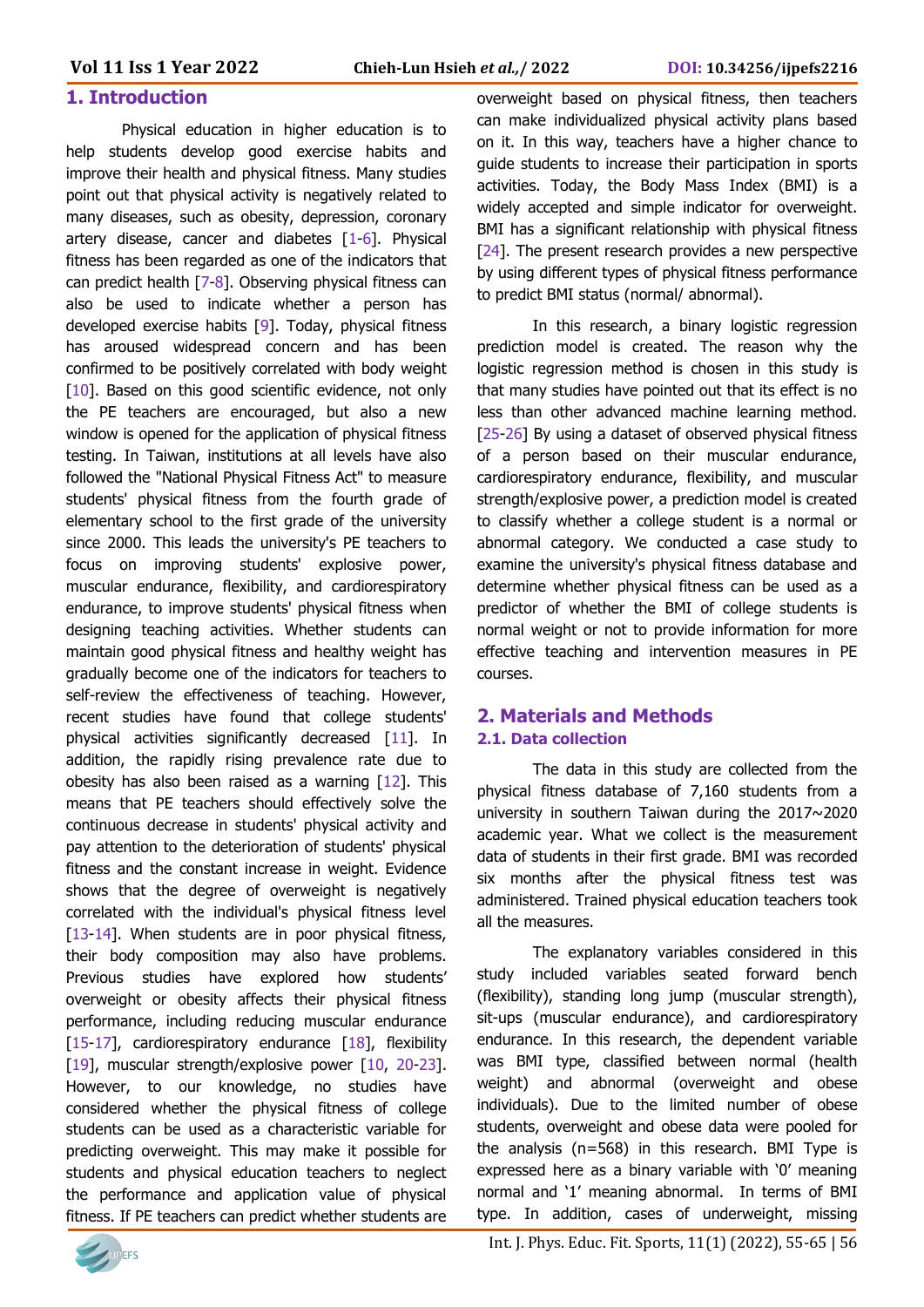values, null values, and values equal to zero are excluded from model training (n=509). In this research, the dataset (n= 6651, Male, 42.85% & Female, 57.15%) was divided into training composed of the 80% of subjects (n=5321), and testing composed of the remaining 20% of subjects (n=1330).

Previous studies have found that the relationship between BMI and physical fitness varies with gender and maturity level [27]. In this study, we divided the dataset into males and females. We use the BMI standard for children aged 18 years from the U.S Department of Health and Human Services [28]. The dataset used in this research consists of six columns which are as follows (Table 1):

#### **2.2. Approach and Evaluation Criteria**

In this study, we adopted the following approaches. First, the Standard Scaler was used in this research. Scaling was implemented to the four dependent variables (seated forward bend, standing long jump, sit-ups, and cardiorespiratory endurance). Then, to explore the relationship between healthrelated physical fitness levels and BMI type, each physical fitness measure was grouped into three by K-Means Clustering. Third, we used the chi-square test statistic to measure the significance of the association.

In this research, the logistic regression analyses for seated forward, bend standing long jump, sit-ups, and cardiorespiratory endurance was conducted to examine the odds of being overweight and healthy weight according to physical fitness in three categories. Binary Logistic Regression (LR) is the ratio between the probability of occurrence of an event and the probability of non-occurrence [29] which can be based on a binary dependent variable and several independent variables [30]. 95% confidence intervals (CI) and odds ratios (ORs) were calculated for each variable. However, collinearity can produce inappropriate results and reduce prediction accuracy [31].

| Column               | <b>Information and Method</b>                                                                   |
|----------------------|-------------------------------------------------------------------------------------------------|
| Gender               | Participant's gender (i.e., Male, Female)<br>п                                                  |
| Forward<br>Seated    | How many times can the participant do seat forward bench?                                       |
| Bench (flexibility)  | -The subject sits on the ground or a mat with the legs apart and shoulders, knees straight,     |
|                      | and toes facing upward. The subject's hands are folded (two middle fingers on top of each       |
|                      | other), slowly stretch forward as far as possible, and after touching the cloth ruler with the  |
|                      | middle finger, pause for two seconds. Two attempts can be made to collect better results        |
|                      | for data analysis and recorded as centimeters.                                                  |
| Standing Long Jump   | Performance measurement of participant's standing long jump.<br>п                               |
| (muscular strength,  | -Each subject was asked to stand at the starting line first and was asked to jump forward       |
| explosive power)     | as far horizontally as possible. Both feet must jump up and land at the same time. The          |
|                      | recorded distance was measured from the start mark of both feet to the nearest back of          |
|                      | the foot. After two attempts, keep the maximum distance for analysis. Recorded as               |
|                      | centimeters.                                                                                    |
| (muscular<br>Sit-ups | How many times can the participant do the sit-ups.<br>■                                         |
| endurance)           | - Participants first lie on their backs on the mat, cross their hands in front of their chests, |
|                      | and bend their knees about ninety degrees. Others press their insteps with both hands to        |
|                      | help stabilize. During the test, the subjects used the contraction of their abdominal muscles   |
|                      | to make the upper body sit up, and the elbows touched the knees and then returned to the        |
|                      | posture. In one minute, the performance is calculated by the number of times.                   |
| Cardiorespiratory    | Measures of participant's cardiorespiratory endurance.<br>ш                                     |
| Endurance            | - Participants complete the test by running (if they can't run, they can walk instead).         |
|                      | Record the time when reaching the finish line (1600 meters for male and 800 meters for          |
|                      | female). The test was measured in minutes and seconds.                                          |
| BMI                  | Participant's BMI<br>■                                                                          |
|                      | -Weight (kg)/Height <sup>2</sup> (m)                                                            |
|                      | -We adopted the definition from 2000 CDC growth charts—normal weight is defined as              |
|                      | $18.5 \leq BMI < 25$ kg/m2, abnormal (including both overweight and obese individuals) as       |
|                      | BMI $\geq$ 25 kg/m <sup>2</sup> [29].                                                           |

**Table 1.** Dataset and the descriptions

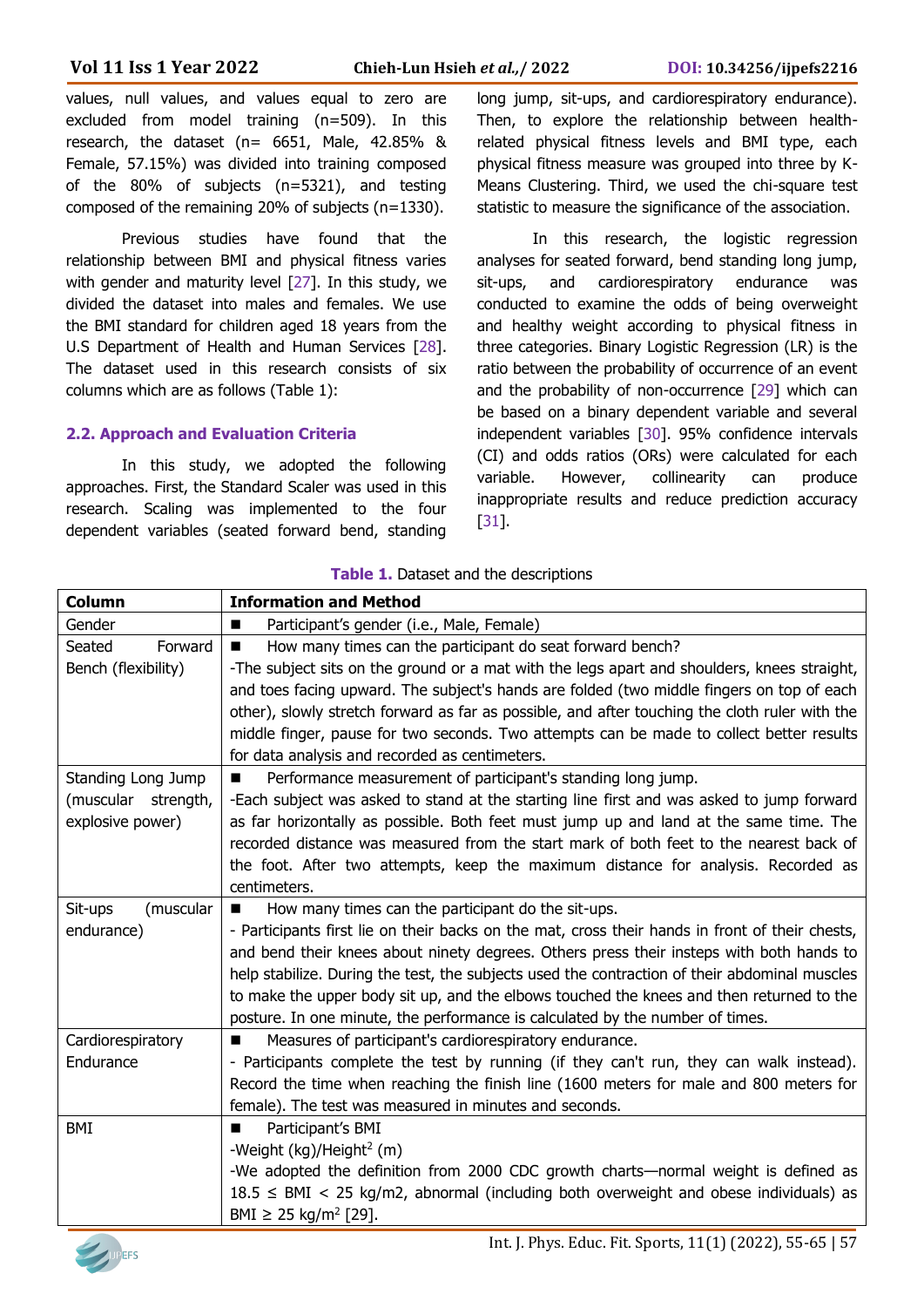| <b>Variables</b>                                      | Total N (%)  | Male N $(% )$ | Female N (%) | <b>P</b> value |
|-------------------------------------------------------|--------------|---------------|--------------|----------------|
| Gender                                                | 5321 (100%)  | 2280 (42.9%)  | 3041 (57.1%) |                |
| <b>BMI</b> type                                       |              |               |              |                |
| Normal(Healthy Weight)                                | 4754 (89.3%) | 1837 (83.5%)  | 2917 (93.4%) |                |
| Abnormal<br>(including<br>both<br>overweight & obese) | 568 (10.7%)  | 362 (16.5%)   | 206 (6.6%)   |                |
| Seated Forward Bench                                  |              |               |              | $< .001***$    |
| Above                                                 | 613 (11.5%)  | 338 (14.8%)   | 275 (9.0%)   |                |
| Average                                               | 1906 (35.8%) | 906 (39.8%)   | 1000 (32.9%) |                |
| Low                                                   | 2802 (52.7%) | 1035 (45.4%)  | 1767 (58.1%) |                |
| Standing Long Jump                                    |              |               |              | $< .001***$    |
| Above                                                 | 626 (11.8%)  | 343 (15.1%)   | 283 (9.3%)   |                |
| Average                                               | 1913 (35.9%) | 912 (40.0%)   | 1001 (32.9%) |                |
| Low                                                   | 2782 (52.3%) | 1024 (44.9%)  | 1758 (57.8%) |                |
| Sit-ups                                               |              |               |              | $\sim .001***$ |
| Above                                                 | 642 (12.1%)  | 352 (15.4%)   | 290 (9.5%)   |                |
| Average                                               | 1910 (35.9%) | 913 (40.0%)   | 997 (32.8%)  |                |
| Low                                                   | 2770 (52.0%) | 1017 (44.6%)  | 1752 (57.7%) |                |
| Cardiorespiratory Endurance                           |              |               |              | $\sim .001***$ |
| Above                                                 | 621 (11.7%)  | 347 (15.2%)   | 267 (8.8%)   |                |
| Average                                               | 1922 (36.1%) | 923 (40.5%)   | 999 (32.9%)  |                |
| Low<br>a martin and delivery                          | 2779 (52.2%) | 1010 (44.3%)  | 1769 (58.3%) |                |

| Table 2. Basic characteristics of participants |
|------------------------------------------------|
|------------------------------------------------|

 $*p<.05$ ,  $*p<.01$ ,  $**p<.001$ 





Therefore, in this study, multicollinearity is used to understand whether there is a correlation between the four independent variables. Specifically,

we use equation (1) to obtain an estimated variance inflation factor (VIF) to detect multicollinearity, where R2 is the coefficient of determination for the regression of the explanatory variable on all other explanatory variables.

$$
VIF = \frac{1}{1 - R^2} \tag{1}
$$

Furthermore, the receiver operating characteristic curve (ROC) is a method that evaluates the accuracy of classification models like the logistic regression model. It offers visualization and scalability of the classification accuracy. The ROC curve is drawn by the relation between specificity and sensitivity [32]. On the ROC curve, the vertical axis is the true positive rate (TPR), and the horizontal axis is the false positive rate (FPR). The area between the x-axis and the ROC curve is called the "area under the curve (AUC)." In the study, AUC was used as a performance indicator of the classification accuracy of the logistic regression model. The confusion matrix is used as the statistical performance of the model in this study, which is generated based on the predicted value and observed events [33]. Figure. 1 shows the flow of the prediction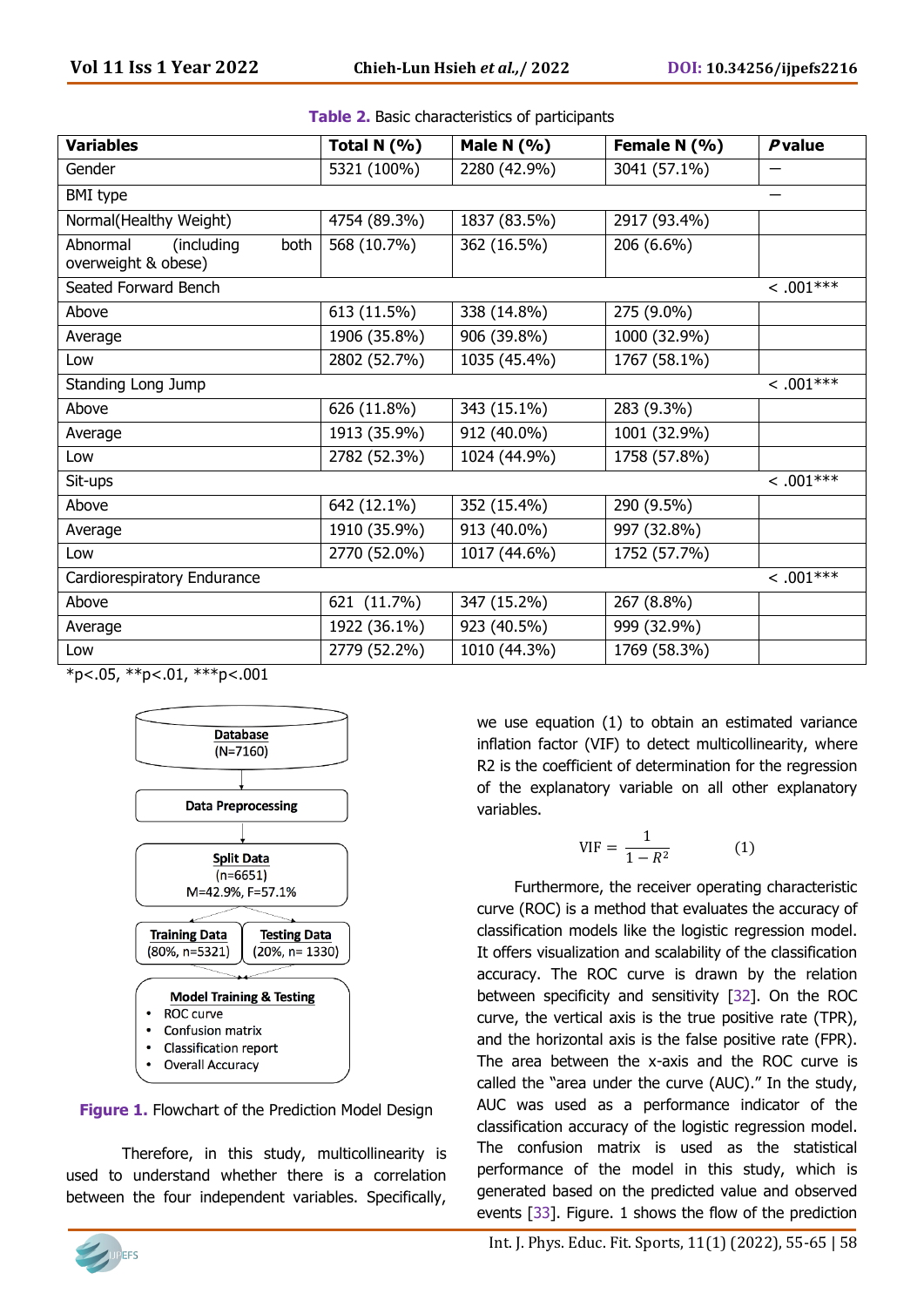model of how the implementation will be carried out. And P-value < 0.05 were considered statistically significant.

The confusion matrix is composed of four indicators: true positive (TP), true negative (TN), false positive (FP), and false negative (FN). These evaluation indicators are used in this study to evaluate the performance of predictions. TP and TN represent the case where the actual result and the predicted result are the same, while FP and FN represent the case where the opposite result is obtained. In addition, Precision, Recall, F1-score, and Support are classified as reports in this study. The Precision indicator represents what percent of predictions are correct. Recall describes the percentage of positives that are correctly identified. The F1 score is the percentage of positive predictions that are correct. Support is the actual number of class occurrences in the specified data set.

Based on the confusion matric model, precision, accuracy, recall(sensitivity), and F1-Score are calculated using Eqs.  $(2)$ ,  $(3)$ ,  $(4)$ , and  $(5)$   $[34]$ .

$$
precision = \frac{TP}{TP + FP}
$$
 (2)

$$
accuracy = \frac{TP + TN}{TP + TN + FP + FN}
$$
 (3)

recall(sensitivity) =  $\frac{TP}{TP + FN}$  (4)

$$
F1 - Score = 2 \frac{precision x recall}{precision x recall}
$$
 (5)

The prediction model in this research was made using Python 3.9.6.

#### **3. Results 3.1. Chi-square test and VIF**

Table 2 shows the distribution and the result of the chi-square test relationship. The result shows that the seated forward bench (p< .001), standing long jump (p< .001), sit-ups (p< .001), and cardiorespiratory endurance (p< .001) play significant role in BMI type.

After determining the explanatory variables above, the next step is to filter them by performing multicollinearity analysis. This can be done by calculating the value of the VIF for each category. The value of VIF is greater than 10 indicates that the variable has a high degree of multicollinearity [35] and further analysis should not be considered [36]. According to Table 3, the results of the multicollinearity test show that there is no collinearity in this study. Therefore, these four variables were used in this study (Table 3).

|                             |          | <b>VIF value</b> |  |  |
|-----------------------------|----------|------------------|--|--|
| <b>Explanatory variable</b> | Male     | <b>Female</b>    |  |  |
| Seated Forward Bend         | 2.288639 | 3.351330         |  |  |
| Standing Long Jump          | 6.608700 | 2.378743         |  |  |
| Sit-ups                     | 5.682863 | 2.814725         |  |  |
| Cardiorespiratory Endurance | 2.945395 | 1.748947         |  |  |

**Table 3.** VIF value for each independent variable on male BMI prediction model

| Table 4. The regression coefficient of male/female BMI prediction model |  |  |  |  |
|-------------------------------------------------------------------------|--|--|--|--|
|-------------------------------------------------------------------------|--|--|--|--|

| <b>Model</b> | <b>Explanatory variable</b> | в        | <b>Std. Error</b> | Wald    | df | <b>Sig</b> | Exp(B) |
|--------------|-----------------------------|----------|-------------------|---------|----|------------|--------|
| Male         | Constant                    | $-5.432$ | .632              | 73.948  | 1  | .000       | .004   |
|              | Seated Forward Bend         | .356     | .133              | 7.223   | 1  | .007       | 1.428  |
|              | Standing Long Jump          | -.847    | .175              | 23.502  | 1  | .000       | .429   |
|              | <b>SitUps</b>               | $-1.263$ | .167              | 57.102  | 1  | .000       | .283   |
|              | Cardiorespiratory Endurance | 1.585    | .102              | 243.176 |    | .000       | 4.879  |
| Female       | Constant                    | $-3.135$ | .521              | 36.149  |    | .000       | .044   |
|              | Seated Forward Bend         | $-469$   | .240              | 3.807   | 1  | .051       | .626   |
|              | Standing Long Jump          | $-1.192$ | .321              | 13.766  |    | .000       | .304   |
|              | <b>SitUps</b>               | $-.617$  | .258              | 5.717   |    | .017       | .540   |
|              | Cardiorespiratory Endurance | 1.704    | .107              | 100.011 |    | .000       | 2.927  |

\*The reference category is overweight

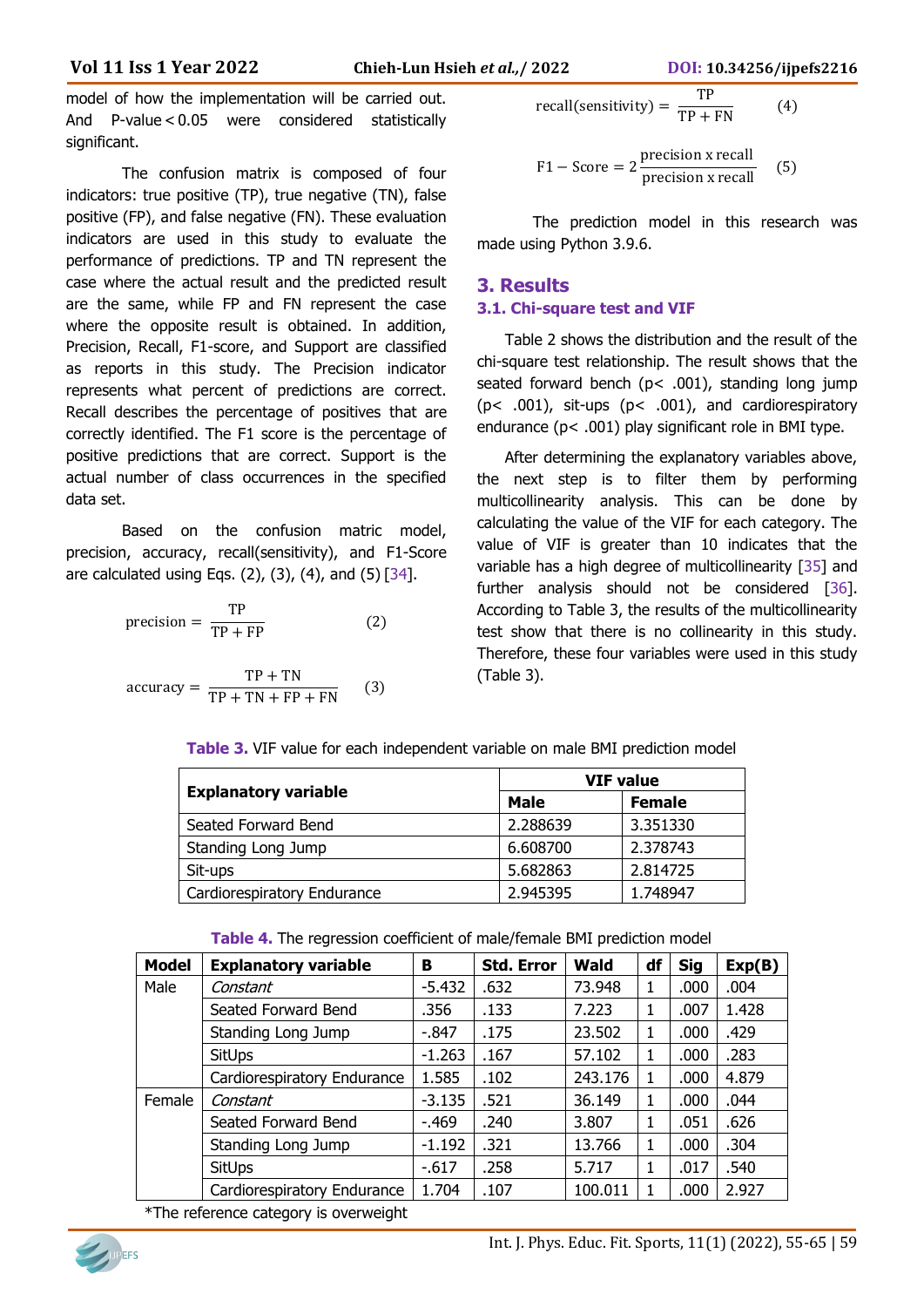|                             | <b>Normal- Healthy Weight</b> |                        |  |
|-----------------------------|-------------------------------|------------------------|--|
| <b>Explanatory variable</b> | <b>Male</b>                   | <b>Female</b>          |  |
| Seated Forward Bend         | $1.428(1.101 - 1.851)$        | $.626(.391 - 1.002)$   |  |
| Standing Long Jump          | $.429(.304-.604)$             | $.304(.162-.570)$      |  |
| Sit-Ups                     | $.283(.204-.392)$             | $.540(.325 - .895)$    |  |
| Cardiorespiratory Endurance | $4.879(3.998 - 5.955)$        | $2.927(2.372 - 3.613)$ |  |









|                                                    | <b>Predicted as</b>       |     |
|----------------------------------------------------|---------------------------|-----|
| <b>Test Data / Amount given</b>                    | <b>Normal</b><br>Abnormal |     |
| Normal(healthy weight) / 308                       | 286                       | 22  |
| Abnormal (including both overweight & obese) / 262 | $\vert$ 43                | 219 |

| Table 6. Confusion matrix for male BMI prediction model |  |  |  |  |
|---------------------------------------------------------|--|--|--|--|
|---------------------------------------------------------|--|--|--|--|

| Table 7. Confusion matrix for female BMI prediction model |  |  |  |  |
|-----------------------------------------------------------|--|--|--|--|
|-----------------------------------------------------------|--|--|--|--|

|                                                         |                   | Predicted as |  |
|---------------------------------------------------------|-------------------|--------------|--|
| Test Data / Amount given                                | Normal   Abnormal |              |  |
| Normal (healthy weight) / 417                           | 412               |              |  |
| Abnormal (including both overweight & obese) / 343   23 |                   | 320          |  |

|  | Table 8. Classification report |  |
|--|--------------------------------|--|
|--|--------------------------------|--|

| <b>Model</b> |                                              | <b>Precision</b> | <b>Recall</b> | <b>F1-score</b> | <b>Support</b> |
|--------------|----------------------------------------------|------------------|---------------|-----------------|----------------|
| Male         | Normal (healthy weight)                      | .87              | .93           | .90             | 308            |
|              | Abnormal (including both overweight & obese) | .91              | .83           | .87             | 262            |
|              | Accuracy                                     |                  |               | .89             | 570            |
|              | Macro average                                | .89              | .88           | .88             | 570            |
|              | Weighted Average                             | .89              | .89           | .89             | 570            |
| Female       | Normal (healthy weight)                      | .95              | .99           | .97             | 417            |
|              | Abnormal (including both overweight & obese) | .99              | .93           | .96             | 343            |
|              | Accuracy                                     |                  |               | .96             | 760            |

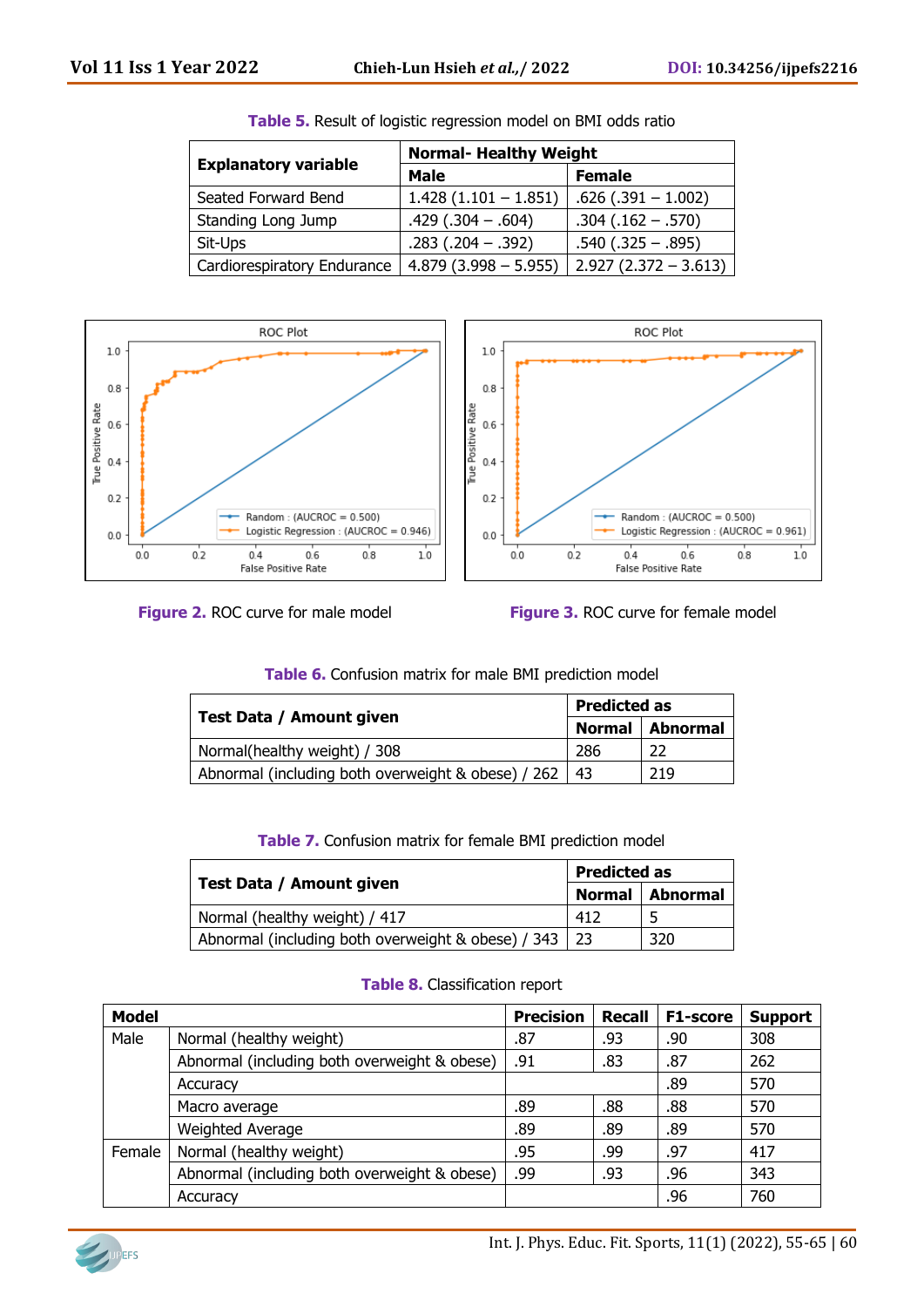|  | ane.<br>nvi -<br>Ίαι                        | $\sim$ $-$<br>. | ሰረ<br>.       | $\sim$<br>٠.μ<br>-1<br>JV.           | ---<br>'bU |
|--|---------------------------------------------|-----------------|---------------|--------------------------------------|------------|
|  | ۱Λ۰<br>age<br>. <i>.</i><br>wer<br>. .<br>- | ◡               | ሰረ<br>--<br>. | $\overline{\phantom{a}}$<br>٠μ<br>9U | ---<br>'6U |

| <b>Table 2.</b> Accuracy and connigence value for two models |                                              |     |                                      |  |  |  |
|--------------------------------------------------------------|----------------------------------------------|-----|--------------------------------------|--|--|--|
| <b>Model</b>                                                 | <b>BMI</b> type                              |     | <b>Confidence   Overall Accuracy</b> |  |  |  |
| Male                                                         | Normal (healthy weight)                      | 90% |                                      |  |  |  |
|                                                              | Abnormal (including both overweight & obese) | 87% | 89%                                  |  |  |  |
|                                                              | Female   Normal (healthy weight)             | 97% |                                      |  |  |  |
|                                                              | Abnormal (including both overweight & obese) | 96% | 96%                                  |  |  |  |

**Table 9.** Accuracy and confidence value for two models



a. left:(a)-Male; right:(b)-Female

b. 0: seated forward bend, 1: standing long jump, 2: sit-ups, 3: cardiorespiratory endurance

**Figure 4.** BMI type Prediction Feature Importance Bar.

#### **3.2. Model Training**

This research divides the dataset into 80% for training and 20% for testing. Regression coefficient for each factor used in making the logistic regression are as follows (Table 4).

In logistic regression models of BMI, for each one increasing category of 'seated forward bend', it has raised the odds of person belonging to healthy weight category by 1.428 times (95% confidence interval [CI],  $1.101 - 1.851$ ) for male, and .626 times (95% confidence interval  $\lceil$ CI $\rceil$ , .391 – 1.002) for female. For each one increasing category of 'standing long jump', it has raised the odds of person to belong to healthy weight category by .429 times (95% confidence interval [CI],  $.304 - .604$  for male, and .304 times (95% confidence interval [CI], .162 – .570) for female. For each one increasing category of 'sit ups', it has raised the odds of person to belong to the healthy weight category by .283 times (95% confidence interval [CI],  $.204 - .392$ ) for male, and .540 times (95% confidence interval [CI], .325 – .895) for female. For each one increasing category of 'cardiorespiratory endurance', it has raised the odds of a person belonging to the healthy weight category by 4.879 times (95% confidence interval [CI], 3.998 – 5.955) for male, and 2.927 times (95% confidence interval [CI],  $2.372 - 3.613$ ) for female. The results of the logistic regression models were shown in Table 5.

The performance of both the male and female models described by the Receiver Operator Characteristic (ROC) curve is below (Figure 2, 3). We confirm that the proposed method has excellent diagnostic power through the above ROC curve. In Figure 5, the area under the ROC curve (AUC) is .946. In Figure 6, the area under the ROC curve (AUC) is .961. Generally, the classification accuracy of the ROC curve can be divided into not good (.6 < AUC≤.7), worthless (.7 < AUC≤.8), good (.8 < AUC≤.9), and excellent (0.9 < AUC≤1) [37]. Since fields greater than .9 were obtained, these indicate the excellent quality of the constructed model.

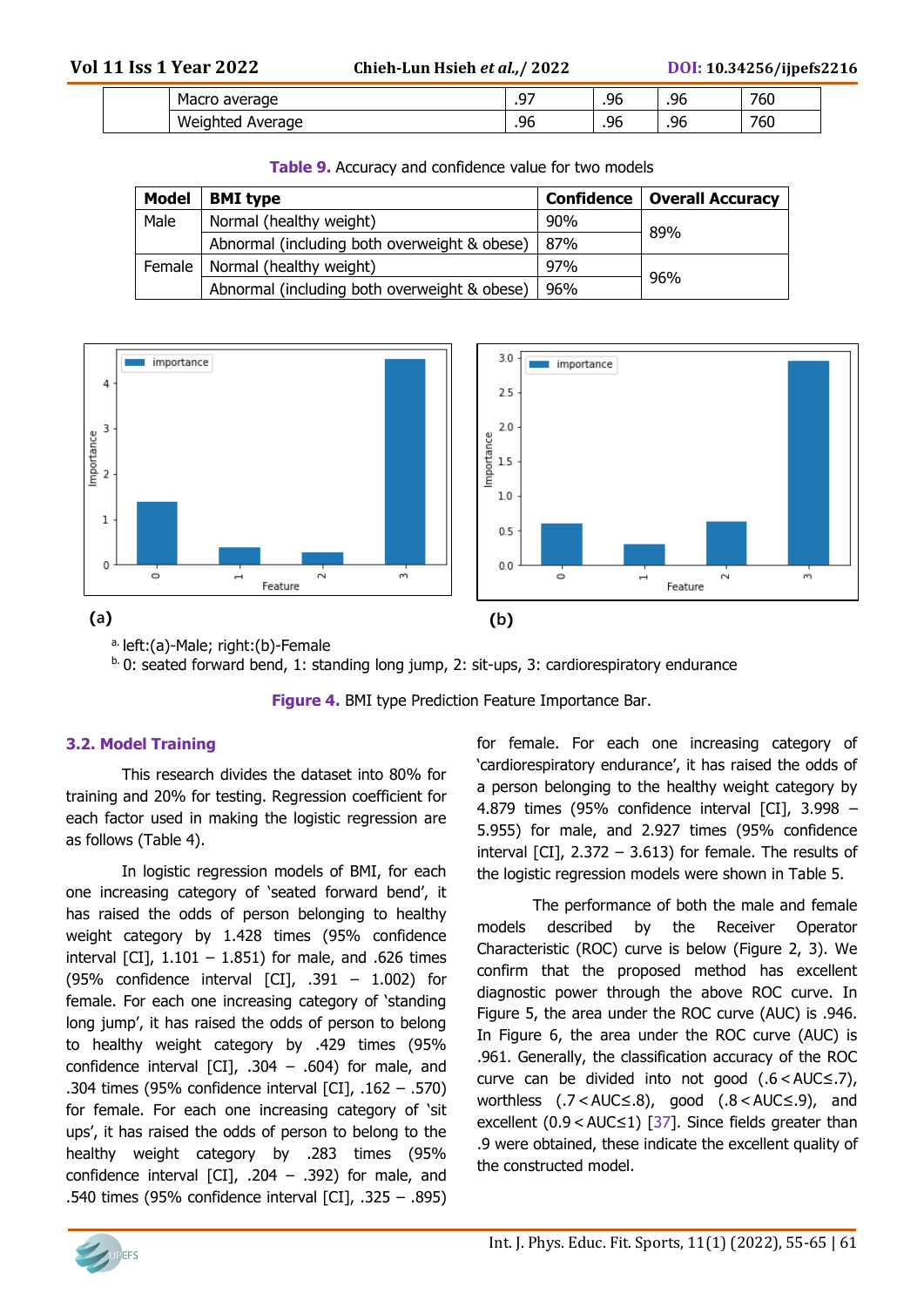#### **3.3. Model Testing**

After the training data has been completed, testing is carried out to see accuracy. The record of the prediction results for the male gender obtained is as follows (Table 6). From 308 healthy weight data given, the model managed to predict it correctly 286 times. Of the 262 overweight data provided, the model predicted it correctly 219 times.

Prediction results for the female gender obtained are as Table 7. From the 417 healthy weight data given, the model managed to predict it correctly 412 times. Of the 343 abnormal data provided, the model predicted it precisely 320 times.

Based on the accuracy, recall, and specificity calculated above, the accuracy of each category and the total accuracy are described in Table 8 [34].

In Table 9, the overall accuracy of the Male (89%) and Female (96%) model reflects excellent results. The confidence (Healthy Weight: Male, 90% & Female, 97%; Overweight: Male, 87% & Female, 96%) reflect good result of two model.

Besides the model's overall accuracy, we also want to know which features are most important in predicting the output. It can be done by calculating the feature importance value. From the feature importance bar in Figure 4(a), we can conclude that cardiorespiratory endurance seems to be the most important feature in predicting BMI type (normal/abnormal) for the male BMI prediction model. Followed by seated forward bend, standing long jump, and then sit-ups. In Figure 4(b), we can conclude that cardiorespiratory endurance seems to be the most crucial feature in predicting BMI type (normal/abnormal) for the female BMI prediction model. Followed by seated forward bend, sit-ups, then standing long jump.

#### **4. Discussion**

This research investigates the associations between students' physical fitness and BMI weight. The study was conducted from a case university using freshmen's physical fitness test data. Based on the findings, associations were observed in all physical fitness performance and BMI measurements among both genders. According to the results of physical fitness level, whether it is cardiorespiratory endurance, standing long jump (muscle strength), sit-ups (muscular endurance) and seated forward bench (flexibility) performance may be good predictors of BMI. For example, if the "cardiorespiratory endurance" of freshman students increases by a category, the probability of males belonging to the healthy weight category increases by 4.879 times, and the probability of females increases by 2.927 times. Cardiorespiratory endurance is the most important feature in predicting BMI type (normal/ abnormal).

The results are comparable to existing findings. Different performance levels of muscle strength, endurance, and flexibility can effectively predict abdominal obesity in both Male and female [38]. People who regularly participate in physical activities show good cardiorespiratory endurance and muscle strength, endurance, and flexibility [39]. People who maintain a healthy weight are more likely to engage in physical activity [40]. Increasing exercise intensity is associated with a lower risk of weight gain [41].

The advantage of this research lies in directly analyzing the data of students' physical fitness tests and BMI in physical education classes. These are the data easily obtained by physical education teachers and students themselves. PE teachers can easily design sports activities by observing students' weaker physical fitness performance and providing students with appropriate sports training plans. However, some limitations should be resolved. First, this study only uses BMI to measure body weight. However, abdominal obesity (such as waist circumference or waist-to-hip ratio) was not used as a predictive result. Neither body weight nor abdominal obesity is the only indicators of health. Suppose physical education only seeks to make the student's BMI weight look normal while ignoring abdominal obesity or failing to develop continuous exercise habits. In that case, it will violate the purpose of physical education. Future research should consider including multiple indicators. Second, the sample in this study only covers one university and only predicts current weight status. The crossinstitution and grade samples and factors other than gender have not been considered. Enlarging the analyzed sample is essential for the inference and application of research findings. In the future, consider a larger sample or cross-institution and age research, and include some background variables, such as diet history, living habits, etc.

Last but not least, this study only proposes that teachers can predict whether students' BMI is normal or abnormal based on their physical fitness. However, due to the limitation of the insufficient number of research samples, this study failed to fully

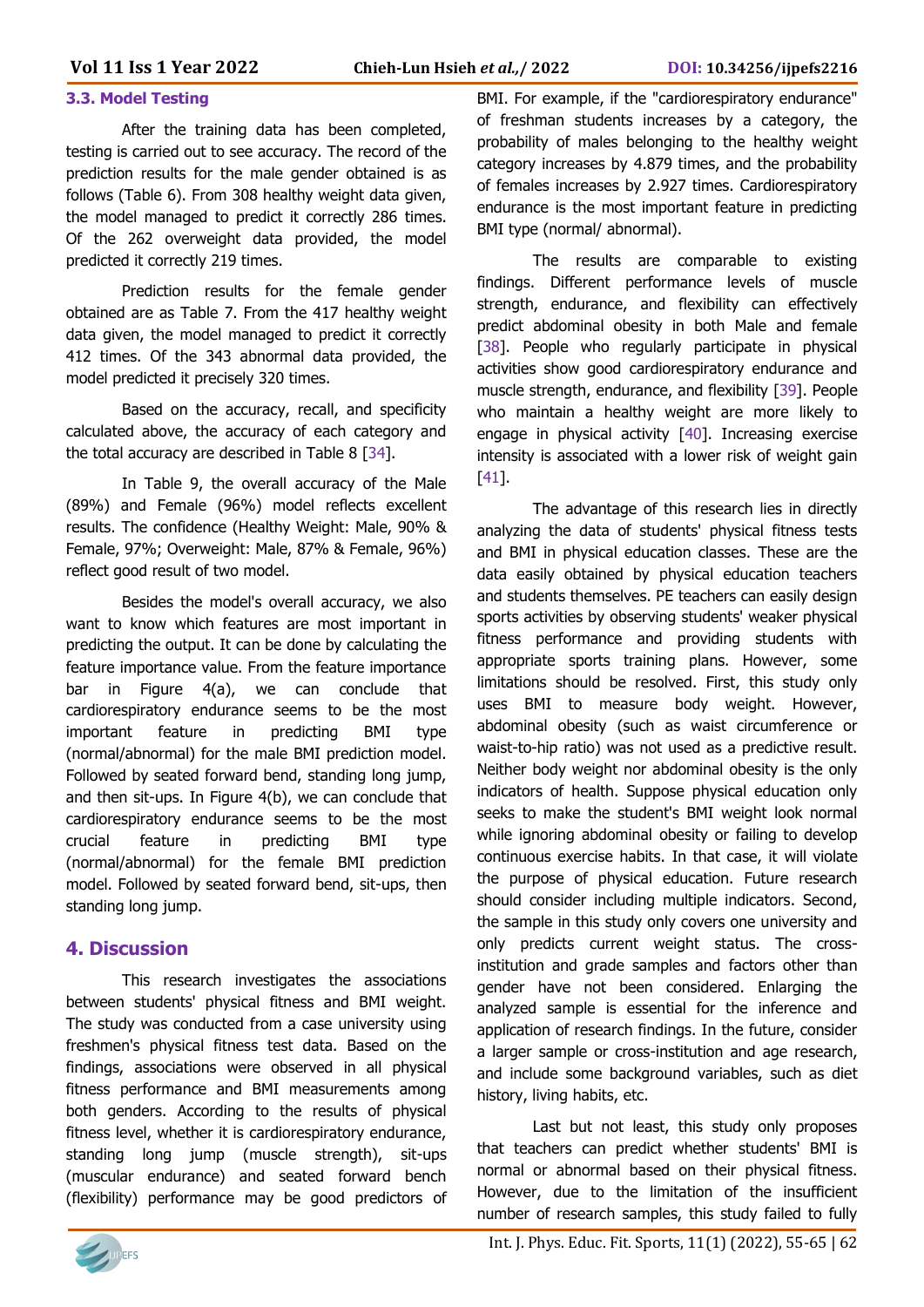satisfy the classification of underweight, normal, overweight, and obesity. We suggest that future research be conducted through institutional research cooperation or expand the sample size to understand this issue more comprehensively.

#### **5. Conclusion**

According to the results of this study, the four physical fitness tests currently implemented in college physical education classes (seated forward bench, standing long jump, sit-ups, and cardiorespiratory endurance) can all be used to predict whether the bodyweight of new students is normal or abnormal. However, it has been observed that, whether male or female, cardiorespiratory endurance is the most important feature. Specifically, the different performance levels of flexibility, muscular strength, muscular endurance, and cardiorespiratory endurance effectively predict the BMI weight status of the two sexes. However, the mechanism by which physical fitness performance affects students' normal or abnormal BMI weight remains unclear. Still need to investigate further.

#### **References**

- [1] M. Wanner, A. Richard, B. Martin, D. Faeh, S. Rohrmann, Associations between self-reported and objectively measured physical activity, sedentary behavior and overweight/obesity in NHANES 2003-2006, International Journal of Obesity, 41 (2017) 186-193. [\[DOI\]](https://doi.org/10.1038/ijo.2016.168) [\[PubMed\]](https://pubmed.ncbi.nlm.nih.gov/27677618/)
- [2] E.M. McMahon, P. Corcoran, G. O'Regan, H. Keeley, M. Cannon, V. Carli, C. Wasserman, G. Hadlaczky, M. Sarchiapone, A. Apter, J. Balazs, M. Balint, J. Bobes, R. Brunner, D. Cozman, C. Haring, M. Iosue, M. Kaess, J.P. Kahn, B. Nemes, T. Podlogar, V. Poštuvan, P. Sáiz, M. Sisask, A. Tubiana, P. Värnik, C.W. Hoven, D. Wasserman, Physical activity in European adolescents and associations with anxiety, depression and well-being, European Child & Adolescent Psychiatry, 26 (2017) 111-122. [\[DOI\]](https://doi.org/10.1007/s00787-016-0875-9) [\[PubMed\]](https://pubmed.ncbi.nlm.nih.gov/27277894/)
- [3] Y. Zeng, G. Wang, C. Xie, X. Hu, J. Reinhardt, Prevalence and correlates of depression, anxiety, and symptoms of stress in vocational college nursing students from Sichuan, China: a crosssectional study, Psychology, Health & Medicine, (2019) 798-811. [\[DOI\]](https://doi.org/10.1080/13548506.2019.1574358) [\[PubMed\]](https://pubmed.ncbi.nlm.nih.gov/30714819/)
- [4] D.R. Laddu, J.S. Rana, R. Murillo, M.E. Sorel, C.P. Quesenberry, N.B. Allen, K.P. Gabriel, M.R.

Carnethon, K. Liu, J.P. Reis, D. Lloyd-Jones, J.J. Carr, S. Sidney, 25-Year Physical Activity Trajectories and Development of Subclinical Coronary Artery Disease as Measured by Coronary Artery Calcium: The Coronary Artery Risk Development in Young Adults (CARDIA) Study, Mayo Clinic Proceedings, 92 (2017) 1660- 1670. [\[DOI\]](https://doi.org/10.1016/j.mayocp.2017.07.016) [\[PubMed\]](https://pubmed.ncbi.nlm.nih.gov/29050797/)

- [5] S.C. Moore, I.M. Lee, E. Weiderpass, P.T. Campbell, J.N. Sampson, C.M. Kitahara, S.K. Keadle, H. Arem, A.B.D. Gonzalez, P. Hartge, H.O. Adami, C.K. Blair, K.B. Borch, E. Boyd, D.P. Check, A. Fournier, N.D. Freedman, M. Gunter, M. Johannson, K.T. Khaw, M.S. Linet, N. Orsini, Y.K. Park, E. Riboli, K. Robien, C. Schairer, H. Sesso, M. Spriggs, R.V. Dusen, A. Wolk, C.E. Matthews, A.V. Patel, Association of Leisure-Time Physical Activity With Risk of 26 Types of Cancer in 1.44 Million Adults, JAMA Internal Medicine, 176 (2016) 816-825. [\[DOI\]](https://doi.org/10.1001/jamainternmed.2016.1548) [\[PubMed\]](https://pubmed.ncbi.nlm.nih.gov/27183032/)
- [6] A. Kandola, D. Vancampfort, M. Herring, A. Rebar, M. Hallgren, J. Firth, B. Stubbs, Moving to beat anxiety: epidemiology and therapeutic issues with physical activity for anxiety, Current Psychiatry Reports, 20 (63) (2018) 0043270. [\[DOI\]](https://doi.org/10.1007/s11920-018-0923-x) [\[PubMed\]](https://pubmed.ncbi.nlm.nih.gov/30043270/)
- [7] K. Silventoinen, J. Maia, A. Jelenkovic, S. Pereira, É. Gouveia, A. Antunes, M. Thomis, J. Lefevre, J. Kaprio, D. Freitas, Genetics of somatotype and physical fitness in children and adolescents, American Journal of Human Biology, (2020) e23470. [\[DOI\]](https://doi.org/10.1002/ajhb.23470) [\[PubMed\]](https://pubmed.ncbi.nlm.nih.gov/32638469/)
- [8] A. García-Hermoso, I. Cavero-Redondo, R. Ramírez-Vélez, J.R. Ruiz, F.B. Ortega, D.C. Lee, V. Martínez-Vizcaíno, Muscular Strength as a Predictor of All-Cause Mortality in an Apparently Healthy Population: A Systematic Review and Meta-Analysis of Data From Approximately 2 Million Men and Women, Archives of Physical Medicine and Rehabilitation, 99 (2018) 2100- 2113.e5. [\[DOI\]](https://doi.org/10.1016/j.apmr.2018.01.008) [\[PubMed\]](https://pubmed.ncbi.nlm.nih.gov/29425700/)
- [9] D.L. Swift, C.J. Lavie, N.M. Johannsen, R. Arena, C.P. Earnest, J.H. O'Keefe, R.V. Milani, S.N. Blair, T.S. Church, Physical activity, cardiorespiratory fitness, and exercise training in primary and secondary coronary prevention, Circulation Journal, 77 (2013) 281-292. [\[DOI\]](https://doi.org/10.1253/circj.cj-13-0007) [\[PubMed\]](https://pubmed.ncbi.nlm.nih.gov/23328449/)
- [10] C. Ding, Y. Jiang, The Relationship between Body Mass Index and Physical Fitness among Chinese University Students: Results of a Longitudinal Study, Healthcare (Basel), 8(4) (2020) 570. [\[DOI\]](https://doi.org/10.3390/healthcare8040570) [\[PubMed\]](https://pubmed.ncbi.nlm.nih.gov/33348642/)

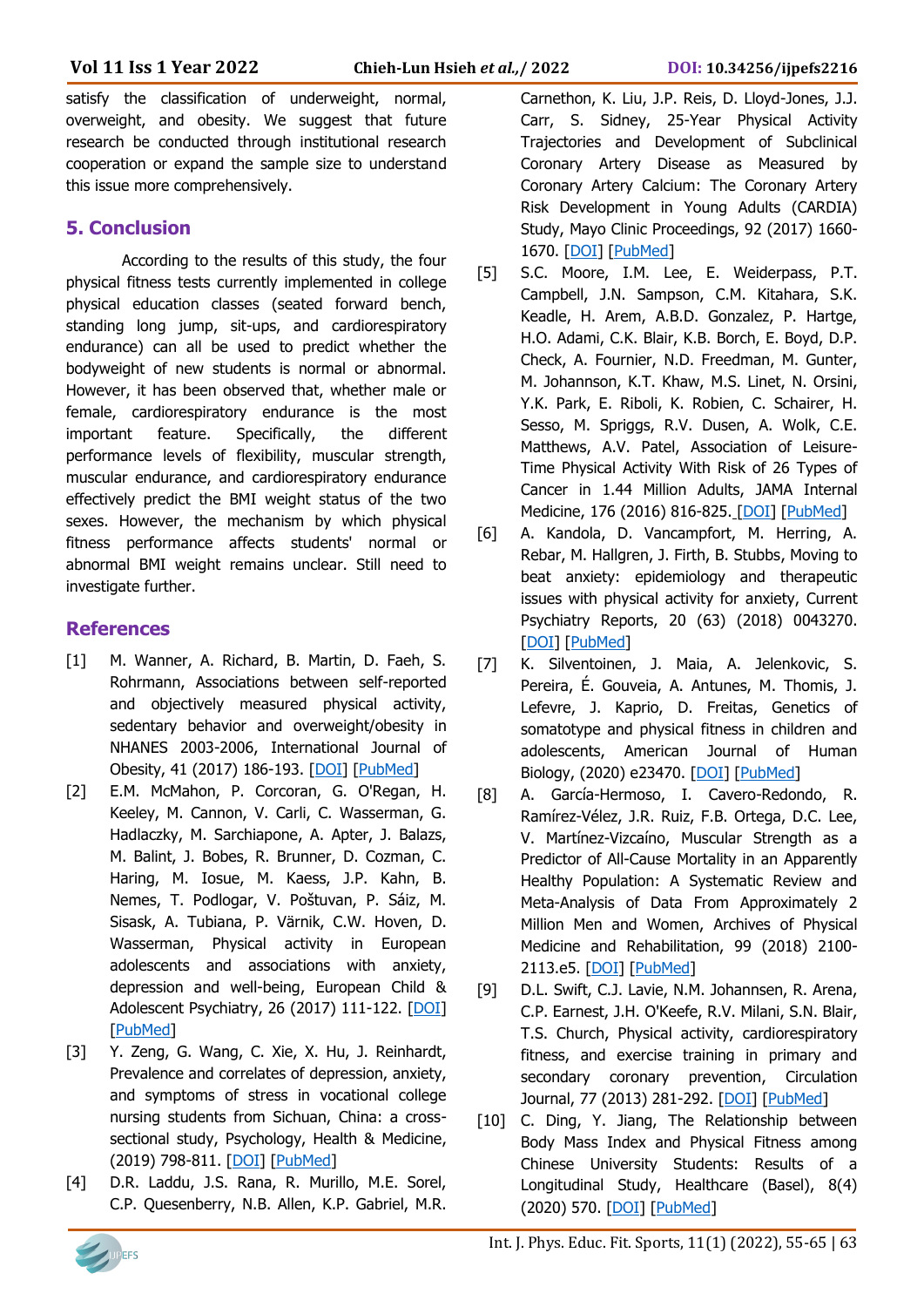- [11] S.-P. Fagaras, L.-E. Radu, G. Vanvu, The level of physical activity of university students, Procedia - Social and Behavioral Sciences, (2015) 197, 1454–1457. [\[DOI\]](https://doi.org/10.1016/j.sbspro.2015.07.094)
- [12] R.J.R. Levesque, The Encyclopedia of Adolescence (2nd Ed.). 2018, NewYork: Springer Publishers. pp. 2561-2565.
- [13] G. Tomkinson, T. Olds, Secular changes in pediatric aerobic fitness test performance: The global picture, Medicine and Sport Science, 50 (2007) 46-66. [\[DOI\]](https://doi.org/10.1159/000101075) [\[PubMed\]](https://pubmed.ncbi.nlm.nih.gov/17387251/)
- [14] M.S. Tremblay, M. Shields, M. Laviolette, C.L. Craig, I. Janssen, S.C. Gorber, Fitness of Canadian children and youth: Results from the 2007–2009 Canadian Health Measures Survey, Health Report, 21 (2010) 7-20. [\[PubMed\]](https://pubmed.ncbi.nlm.nih.gov/20426223/)
- [15] M. Gäbler, O. Prieske, T. Hortobágyi, U. Granacher, The Effects of Concurrent Strength and Endurance Training on Physical Fitness and Athletic Performance in Youth: A Systematic Review and Meta-Analysis, Frontiers in Physiology, 9 (2018) 1057. [\[DOI\]](https://doi.org/10.3389/fphys.2018.01057) [\[PubMed\]](https://pubmed.ncbi.nlm.nih.gov/30131714/)
- [16] Y. Liao, S.H. Chang, M. Miyashita, D. Stensel, J.F. Chen, L.T. Wen, Y. Nakamura, Associations between health-related physical fitness and obesity in Taiwanese youth, Journal of Sports Sciences, 31 (2013) 1797-1804. [\[DOI\]](https://doi.org/10.1080/02640414.2013.803588) [\[PubMed\]](https://pubmed.ncbi.nlm.nih.gov/23734753)
- [17] E.C. de Andrade Gonçalves, D. Augusto Santos Silva, H.E. Gimenes Nunes, Prevalence and Factors Associated With Low Aerobic Performance Levels in Adolescents: A Systematic Review, Current Pediatric Reviews, 11 (2015) 56-70. [\[DOI\]](https://doi.org/10.2174/1573396311666150501003435) [\[PubMed\]](https://pubmed.ncbi.nlm.nih.gov/25938376/)
- [18] R. Peng, S. Li, H. Zhang, H. Zeng, B. Jiang, Y. Liu, X. Yi, M. Xu, L. Zhu, Z. Zhang, Weight Status Is Associated with Blood Pressure, Vital Capacity, Dental Decay, and Visual Acuity among School-Age Children in Chengdu, China, Annals of Nutrition and Metabolism, 69 (2016) 237–245. [\[DOI\]](https://doi.org/10.1159/000454888) [\[PubMed\]](https://pubmed.ncbi.nlm.nih.gov/28013297)
- [19] J.W. Kim, D.I. Seo, B. Swearingin, W.Y. So, Association between obesity and various parameters of physical fitness in Korean students, Obesity Research & Clinical Practice, 7 (2013) e67-e74. [\[DOI\]](https://doi.org/10.1016/j.orcp.2011.09.003) [\[PubMed\]](https://pubmed.ncbi.nlm.nih.gov/24331683/)
- [20] V.P. Lopes, M. Cossio-Bolaños, R. Gómez-Campos, M. de Arruda, J.E. Hespanhol, L.P. Rodrigues, Linear and nonlinear relationships between body mass index and physical fitness in Brazilian children and adolescents, American journal of human biology: the official journal of the Human Biology Council, 29 (2017). [\[DOI\]](https://doi.org/10.1002/ajhb.23035)

#### [\[PubMed\]](https://pubmed.ncbi.nlm.nih.gov/28681419/)

- [21] Y.C. Huang, R.M. Malina, Body mass index and individual physical fitness tests in Taiwanese youth aged 9-18 years, International Journal of Pediatric Obesity, 5 (2010) 404-411. [\[DOI\]](https://doi.org/10.3109/17477160903497902) [\[PubMed\]](https://pubmed.ncbi.nlm.nih.gov/20429737/)
- [22] K.K. Mak, S.Y. Ho, W.S. Lo, G.N. Thomas, A.M. McManus, J.R. Day, T.H. Lam, Health-related physical fitness and weight status in Hong Kong adolescents, BMC Public Health, 10 (2010) 88. [\[DOI\]](https://doi.org/10.1186/1471-2458-10-88) [\[PubMed\]](https://pubmed.ncbi.nlm.nih.gov/20178615/)
- [23] H. He, L. Pan, J. Du, F. Liu, Y. Jin, J. Ma, Wang L., P. Jia, Z. Hu, G. Shan, Muscle fitness and its association with body mass index in children and adolescents aged 7–18 years in China: A crosssectional study, BMC Pediatrics, 19 (2019) 101. [\[DOI\]](https://doi.org/10.1186/s12887-019-1477-8) [\[PubMed\]](https://pubmed.ncbi.nlm.nih.gov/30971224/)
- [24] Y. Xu, M. Mei, H. Wang, Q. Yan, G. He, Association between Weight Status and Physical Fitness in Chinese Mainland Children and Adolescents: A Cross-Sectional Study, International Journal of Environmental Research and Public Health, 17 (2020) 2468. [\[DOI\]](10.3390/ijerph17072468) [\[PubMed\]](https://pubmed.ncbi.nlm.nih.gov/32260379/)
- [25] A. Ladanie, A.M. Schmitt, B. Speich, F. Naudet, A. Agarwal, T.V. Pereira, F. Sclafani, A.K. Herbrand, M. Briel, J. Martin-Liberal, T. Schmid, H. Ewald, J. Ioannidis, H.C. Bucher, B. Kasenda, L.G. Hemkens, Clinical Trial Evidence Supporting US Food and Drug Administration Approval of Novel Cancer Therapies Between 2000 and 2016, JAMA network open, 3 (2020) e2024406. [\[DOI\]](https://doi.org/10.1001/jamanetworkopen.2020.24406) [\[PubMed\]](https://pubmed.ncbi.nlm.nih.gov/33170262/)
- [26] C. Tozlu, B. Ozenne, T.H. Cho, N. Nighoghossian, I.K. Mikkelsen, L. Derex, M. Hermier, S. Pedraza, J. Fiehler, L. Østergaard, Y. Berthezène, J.C. Baron, D. Maucort-Boulch, Comparison of classification methods for tissue outcome after ischaemic stroke, The European Journal of Neuroscience, 50 (2019) 3590-3598. [\[DOI\]](https://doi.org/10.1111/ejn.14507) [\[PubMed\]](https://pubmed.ncbi.nlm.nih.gov/31278787/)
- [27] V.P. Lopes, R.M. Malina, R. Gomez-Campos, M. Cossio-Bolaños, M.D. Arruda, E. Hobold, Body mass index and physical fitness in Brazilian adolescents, The Journal of Pediatrics, 21 (2018) 5562-5570. [\[DOI\]](https://doi.org/10.1016/j.jped.2018.04.003) [\[PubMed\]](https://pubmed.ncbi.nlm.nih.gov/29738742/)
- [28] R.J. Kuczmarski, C.L. Ogden, S.S. Guo, L.M. Grummer-Strawn, K.M. Flegal, Z. Mei, R. Wei, L.R. Curtin, A.F. Roche, C.L. Johnson, 2000 CDC Growth Charts for the United States: methods and development, Vital and Health Statistics, 246 (2002) 1-190. [\[PubMed\]](https://pubmed.ncbi.nlm.nih.gov/12043359/)